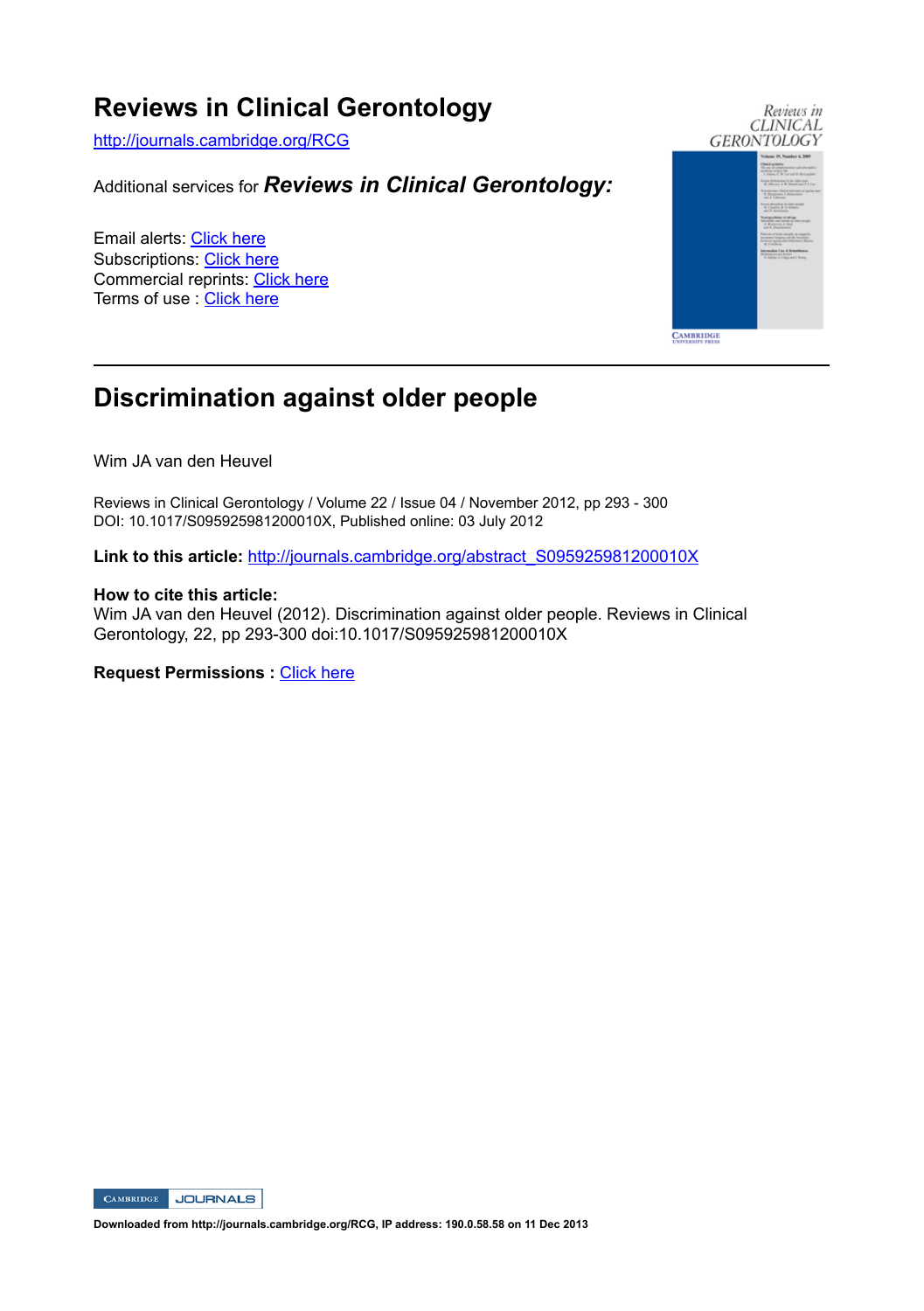# Discrimination against older people

# **Wim JA van den Heuvel**

*Department of Public Health, University of Groningen, The Netherlands*

# **Summary**

The increasing number of old people is becoming a growing policy concern. Negative attitudes towards old people raise questions about the extent to which discrimination against old people exists and elder abuse occurs. This paper describes the occurrence of discrimination against old people and elder abuse, as well as the factors related to it, based on a review of (scientific) literature, official documents and the actions of legal bodies.

Frequent or regular age discrimination, as experienced by old people themselves, is reported by a quarter of European citizens. Data on elder abuse vary and are often not representative; the same goes for data on inequality. Nevertheless, the analysis shows that discrimination against old age and elder abuse occurs regularly in the 'western world'. Vulnerable old people are especially at risk. National and regional, multi-component action plans are recommended to combat discrimination against old people.

*Key words:* discrimination, old age, abuse, ageism.

# **Introduction**

Although the ageing of societies is a process that started a long time ago, its consequences have not been realised by policy makers until recently. Ageing of societies is a unique and positive development of mankind. It is a major demographic transition that will cause – as all major transitions – significant societal changes, insecurity and conflicts of interest.<sup>1,2</sup> Ageing of societies creates opportunities, but also raises questions and challenges.3 Questions arise about social assistance, accessible, quality (health) care, and old age pensions. Such questions and the continuing growth in numbers of old people may create or stimulate negative attitudes and discrimination against people in old age. The problem of being old in various, especially developed, societies is increasing dependence, loss of respect, experienced loneliness and discrimination. $3-5$  'Full citizenship' is at risk for old people, especially for the frail old.

Ageing is recognized as a threat for (developed) societies because of the expected increase to them of costs (pensions and care) and the lack of personnel for productive work, reducing economic growth, endangering both general welfare and care for the frail old.<sup>2</sup> Such negative expectations may stimulate intergenerational conflicts, including exclusion of old citizens. Indeed, the citizens becoming old now (the baby boomers) are portrayed as having taken their children's future and that they should pay it back.<sup>6</sup> Not surprisingly, an overwhelming negative attitude towards old citizens is reported, for example in the United States.7 In Europe, age in general is most frequently mentioned as reason for discrimination.8 Stereotypes of old people and the ageing process are not uncommon in society at large.<sup>9</sup>

Given the increasing number of old people, the expressed policy concerns about it, and negative attitudes towards old people, the question is raised about to what extent discrimination against old people exists these days.

Respect for the old is believed to diminish in 'western' culture. A European study reports that old Europeans stated that they receive more respect than less, and the very old stated that they more often receive respect.<sup>10</sup> However, the data show the ambivalence of EU citizens when it comes to respect for old citizens. It was also found that older citizens (55 years and older) were more likely to see negative attitudes towards their age group in their country than younger ones.11 In other cultures, such as in South-East Asia and India, respect for the old is strongly embedded in family and social  $l$ ife.<sup>12,13</sup>

If old citizens are perceived negatively and less respected and the increase in numbers of the old is described as a 'tsunami', they may become 'unwanted' and discrimination against them may

Address for correspondence: Professor Wim J.A. van den Heuvel, Heggerweg 2a, 6176 RB Spaubeek, The Netherlands. E-mail: heuvelwim@hotmail.com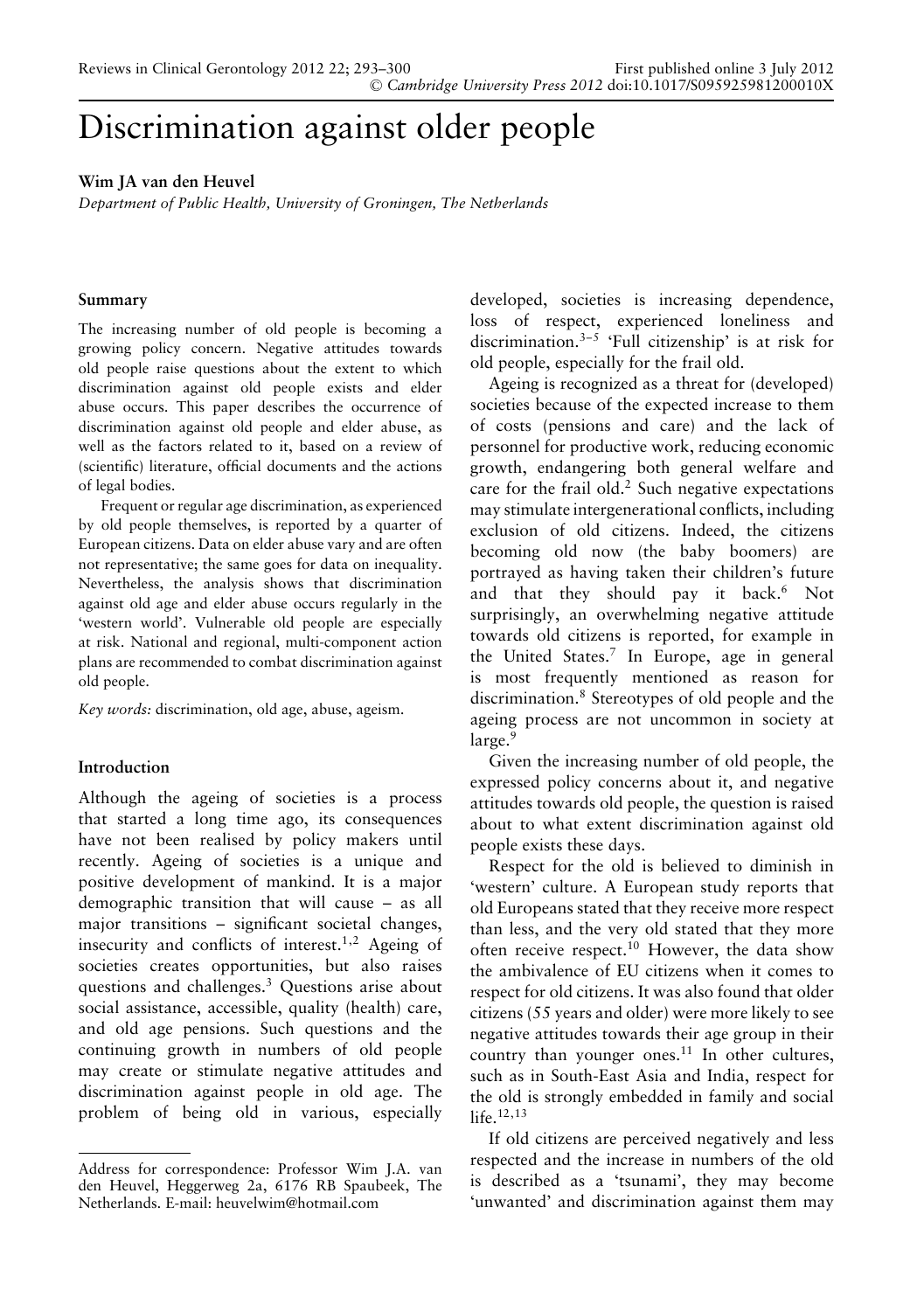increase. In such a process, exclusion of old citizens may become 'normal' and full participation of the old is not welcomed. It is stated that discrimination against older people presents a major barrier to any ambition for active ageing.<sup>14</sup> However, it has to be realised that the relationship between what people think or say and do is not that strong.<sup>15</sup> Additionally, discrimination because of old age may differ from other types of discrimination.16 Since citizens often have positive and negative stereotypes about old people, their behaviour may be positive and negative, i.e. showing helping behaviour as well as excluding behaviour.<sup>16</sup> Old citizens may experience positive as well negative behaviours, which may even differ within old citizens.

This paper intends to present evidence about discrimination against old people. Before doing so, the concept of age discrimination has to be clarified and the method of finding evidence will be described.

# **The concept of age discrimination**

Age discrimination is related to two other phenomena, i.e. 'ageism' and 'elder abuse'. Robert Butler coined the word 'ageism'.<sup>4</sup> Ageism consists of a combination of prejudicial and negative attitudes towards old people and the process of ageing, institutional regulations that confirm stereotypes about old people and the exclusion of (services/treatment/help to) old people.<sup>17</sup> The concept of ageism is broad and linked both with elder abuse and age discrimination, but also to attitudes, stereotypes, legislation and structure. Elder abuse and age discrimination may both be seen as expressions of ageism: behaviours that disadvantage or mistreat old people because of their age. Both (age) discrimination and (elder) abuse may occur in various situations (family, work, leisure) in which the social-cultural and institutional context 'allow' such behaviour, i.e. ageism.

Elder abuse is described in various ways. The most common definition may be: 'a single or repeated act or lack of appropriate action, occurring within any relationship where there is an expectation of trust, which causes harm or distress to an older person'.18,19 Abuse of old people can be divided into: physical abuse; psychological abuse; financial or material abuse; or sexual abuse.<sup>20</sup> Elder abuse is a form of age discrimination.

Ageism leads to discrimination according to European 'Equality Bodies'.14 Discrimination is defined as the unjust or prejudicial treatment of different categories of people, especially on the grounds of race, gender, religion, sexual orientation and/or age. In the context of civil rights, discrimination refers to unfair or unequal treatment of an individual or group based on certain characteristics. Discrimination is a comparative concept, i.e. a person or group is treated 'worse'/'unfairly' compared with other people or groups because of a specific characteristic ascribed to this person or group.<sup>21</sup> Various behaviours and actions indicate discrimination, but they have in common that they exclude or reject the other. Discrimination based on age is often related to discrimination on other grounds.<sup>14</sup>

Discrimination is the outcome of a complex process in which a person, a group, or a category of people are differentiated on assumed or real characteristics and/or specific beliefs, while differentiation based on such characteristics and/or beliefs is seen societally as unjustified.<sup>22</sup> The way discrimination is exposed may be direct, i.e. explicitly and openly directed to people with the characteristic(s), or indirect. This means that discrimination may be assessed directly, i.e. observing and/or questioning the (extent of) discriminating actions and behaviours, or indirectly, i.e. analysing the consequences of specific actions, measures or behaviours on their adverse effects. Statistical data and registration systems may show age discrimination indirectly. Verbal antagonism, avoidance, physical aggression and extermination are indicators of direct discrimination.

In many countries legal arrangements are created to combat discrimination. Legislation to combat age discrimination is mostly part of a wider legislation on human rights and/or equal treatment. The presence of such legislation is seen as institutional action against discrimination.

# **Methods**

This review intends to report data on discrimination against old people and abuse of old people, showing the evidence of age discrimination. Ageism is a widespread phenomenon across the European Union.<sup>14</sup> However, the criteria used to assess the extent of ageism, or in this review the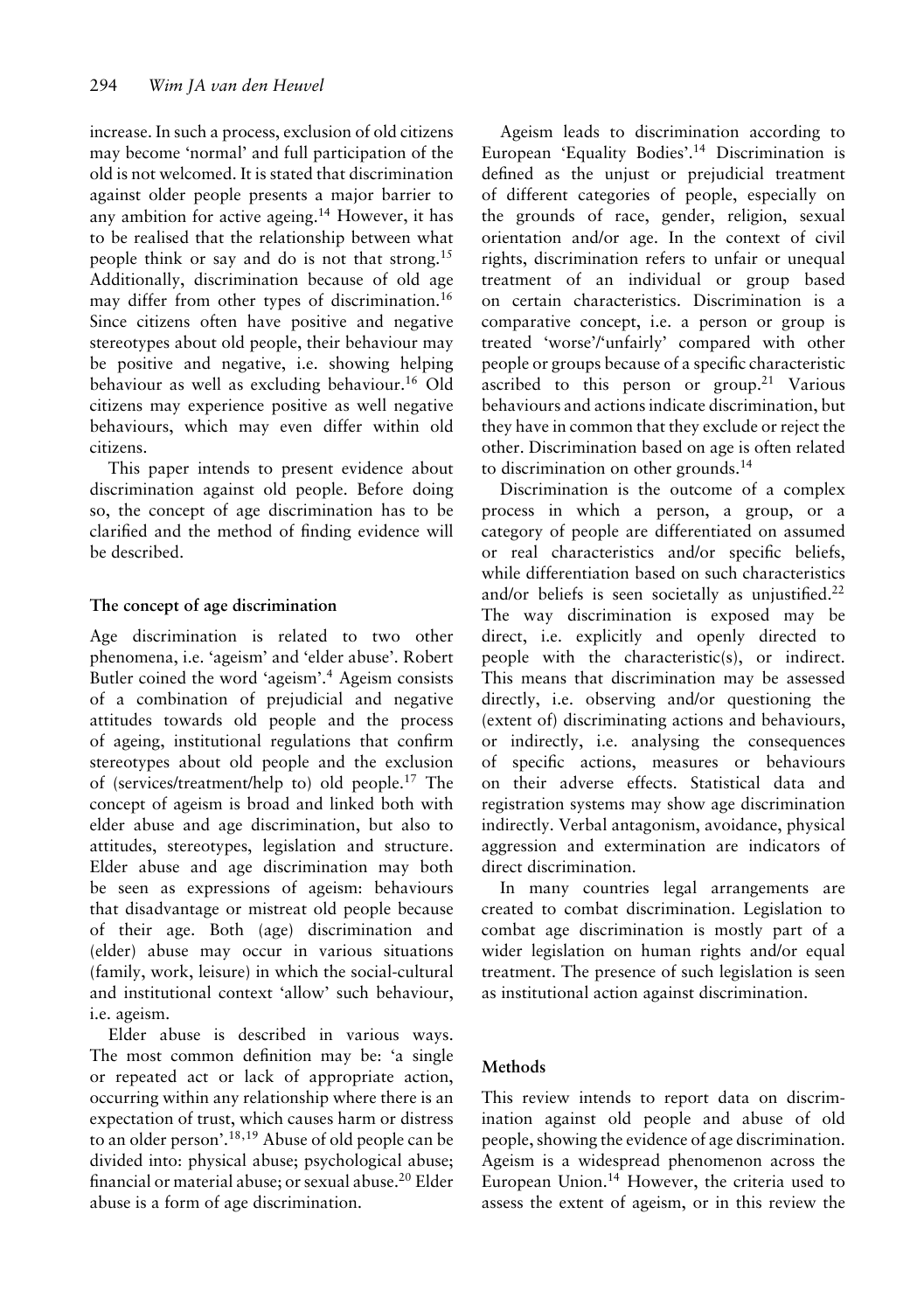extent of discrimination and abuse in old age, are less clear. There is no set of valid and reliable instruments to assess the extent of discrimination or abuse. To find 'strong' evidence, we looked for data derived from scientific articles and official documents. A literature search resulted in a limited number of articles (MeSH terms: discrimination, abuse, ageism and elderly). Searching in MEDLINE and PsychLIT with 'discrimination' and 'abuse', the number of papers was 195. Inspection of the abstracts showed that a limited number were dealing with old people. In the case of official documents the sources of the data – and therefore the reliability – were not always clear. Most studies were found by snowball sampling of the literature.

One method, which was selected in this review, was to consider data based on direct questions to old people about whether they *experience* discrimination because of their age. The question about experienced discrimination presents less subjective information than when people are asked whether they *feel* discriminated against because of their age. Also, by asking *old people themselves* rather than others (family, citizens, professionals) the situation reflects what is actually happening in old people's lives.

However, not all old people will report age discrimination for various reasons (fear, denial, customs). This will be even more so in case of elder abuse. The literature shows that elder abuse more frequently occurs to people in a vulnerable situation. This situation makes it difficult for people to express their opinion. Therefore, we also used an additional source, i.e. discrimination and abuse of old people because of age reported to official bodies like committees for equal treatment, police, consumer organizations and courts, as far as available.

Another way to look for evidence of age discrimination is to use information based on structured questionnaires sent to various experts such as researchers, practitioners, social workers, representatives of non-governmental organizations (NGOs) and policy makers. However, if such questionnaires are open, the outcomes represent a wide variety of definitions, descriptions and explanations without a theoretical and empirical  $context.^{23}$  As a consequence, it might be impossible to relate the results to the research question.

Legislation can be a cause for age discrimination, as is described under ageism. So, another way to look at age discrimination is to analyse specific legislation on age discrimination. In this review a short description will be given of two major legislation initiatives.

# **Data on discrimination and abuse**

Overall, 42% of citizens in the European Union think age discrimination is widespread, with 52% saying it is rare. Differentiation between countries shows that age discrimination is believed to be widespread by citizens of Hungary (67%), the Czech Republic (58%) and Slovakia (49%), and not to be so widespread by citizens in Romania (30%), Denmark (28%) and Ireland and Luxembourg (both 24%).<sup>24</sup> Older people stated more often that discrimination is widespread in their country than younger people.<sup>24</sup>

When EU citizens are asked more specifically about those situations where people have been discriminated against because of old age, it is found that workplace age discrimination (6%) is the most frequently reported form of age discrimination *experienced* by EU citizens, followed by age discrimination in access to financial products and services (5%) and age discrimination in health care (4%). The proportion of EU citizens who report to have witnessed such age discrimination in the workplace is 15%, for access to financial products and services is  $10\%$  and for health care is  $11\%$ .<sup>11</sup>

Age discrimination in the workplace also includes job seeking. A survey among 700 registered job seekers found that 80% of them feel that they have been discriminated against because of their age during their job search.<sup>25</sup> No wonder that over 90% of jobseekers over 50 years feel that the policy makers are ignoring the problem.

In health care, there is the danger of underdiagnosis and under-treatment in old people, because health problems and symptoms in old people may be overlooked or dismissed as part of the normal aging process.<sup>9</sup> Opinions, including those of health care professionals, are that age discrimination exists structurally in health care. $26-28$  Under-diagnosis and undertreatment because of old age may be seen as age discrimination, but precise data are lacking.

Old people in Europe also report *experienced* discrimination because of their age. Whilst a majority (52%) state that they have never been discriminated against, 15% report to have been sometimes and 11% frequently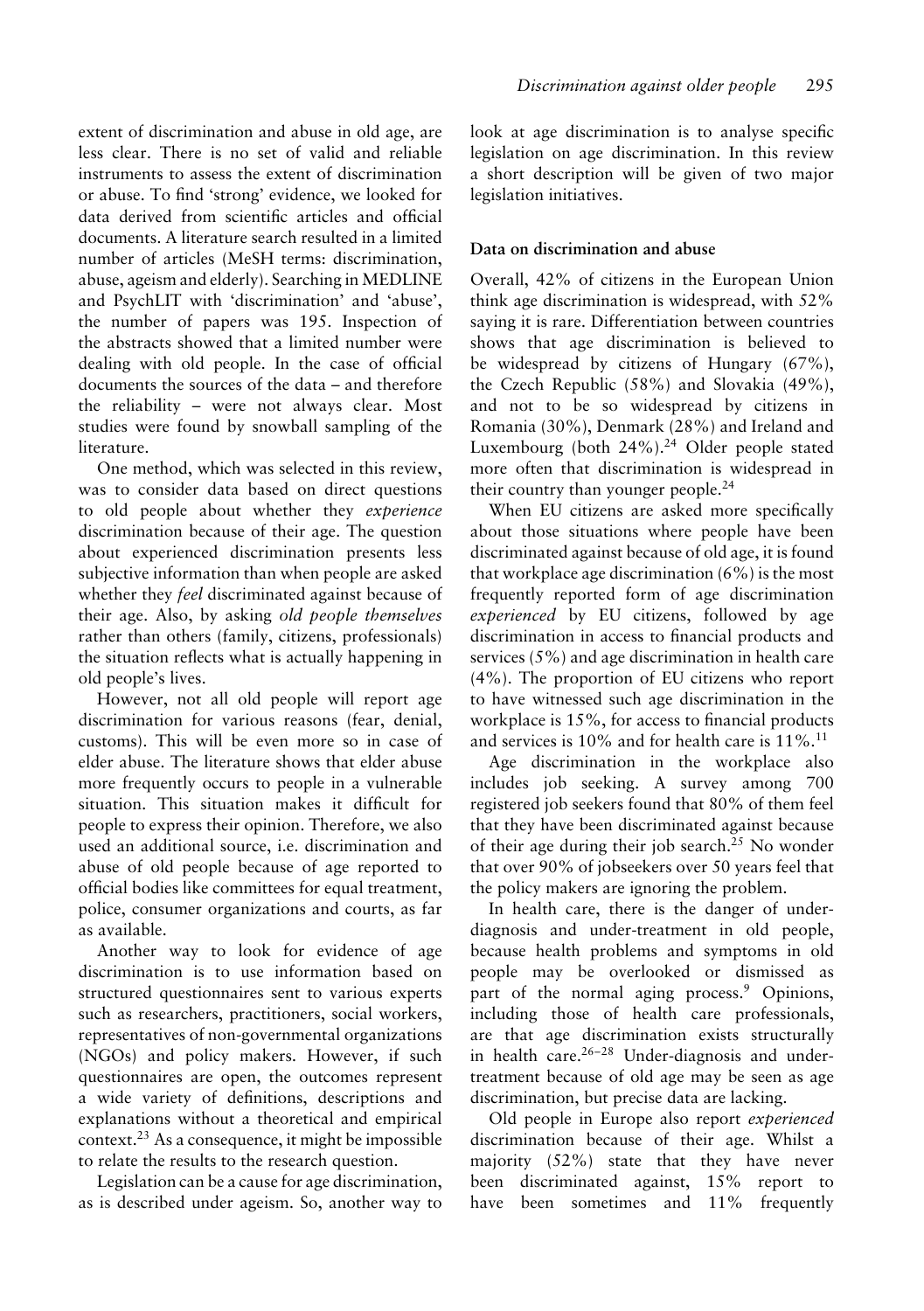discriminated against.<sup>5</sup> Significant differences exist between European countries; a relatively high proportion of old people report having experienced discrimination recently because of their age in the Czech Republic (23%), Ukraine (20%), Russia (18%), Romania (16%), Bulgaria (11%) and Slovakia (11%), and a relatively low proportion in Sweden (2%), Denmark (2%), Norway (3%) and Switzerland (3%).

The World Health Organization estimates that 4–6% of older people worldwide have suffered from a form of elder abuse – either physical, psychological, emotional, financial or due to neglect.<sup>29</sup> A systematic review of 94 studies showed that 6% of older people in the general population reported significant abuse.<sup>30</sup> When these researchers selected studies with only validated instruments to assess abuse, they found that about a quarter of the vulnerable old reported serious psychological abuse. Among home care staff, 16% admitted significant psychological abuse. However, reporting abuse was significantly lower when abuse was recorded using objective measures. The authors conclude that one in four vulnerable old people are at risk of abuse and only a small proportion of this is currently detected. The UK National Prevalence Study of Elder Mistreatment among independent living elderly, using a face-to-face questionnaire, found that almost 3% reported mistreatment by family members, close friends or care workers.<sup>31</sup>

Elder abuse is reported more frequently in residential settings than domestic settings. Various investigations show that psychological abuse is often occurring in nursing homes (in about in 8 of 10 cases), as reported by staff members. $32-35$ 

Complaints/cases related to age discrimination reported to Equality Bodies in various European countries vary between 3 and 20% of all complaints/cases: 20% in Austria, 17% in Germany, Lithuania and The Netherlands, 15% in France, 10% in Denmark and Hungary, 8% in the Czech Republic, 7% in Luxembourg, 5% in Belgium and 3% in Bulgaria, Ireland and the United Kingdom.14

Most complaints about discrimination are related to employment (advertisements, access, recruitment, dismissal, retirement). Beyond employment, the most frequent complaints concern access to insurance and banking services (consumer credits, credit cards, loans, mortgages and accounts). Age discrimination related to housing, social protection, social care and health care is less often reported to Equality Bodies.14

# **Factors and conditions related to age discrimination**

Socio-economic (gender, occupation, marital status) and social factors (poverty, housing conditions, social network and social contacts), as well as societal factors (stereotypes, prejudice, mistrust between generations) may be related to age discrimination and therefore be seen as risk factors for discrimination against the old.7,15 Generally, gender and socio-economic status have been found to be correlated with age discrimination. Various studies suggest that age discrimination occurs in cases of poor health and dependency.<sup>28,36</sup> A study in the UK among independent living elderly people showed that women, people with a low socio-economic position and those with worse health status are more likely to be mistreated.<sup>31</sup>

People who believe that discrimination occurs frequently also report more frequently that they experience discrimination.<sup>37</sup> People who feel safe and have trust in other people may perceive less discrimination than those who do not. Attitudes are often seen as being related to the tendency to discriminate. Beliefs and attitudes are often internalized as stereotypes of a specific culture, which results in implicit discrimination.<sup>38,39</sup> The socio-cultural context people live in may also influence age discrimination. For example, discrimination of old people is more frequent in Eastern European countries and rare in Scandinavian countries.<sup>5</sup> This socio-cultural context is given as one explanation for the big differences in experienced discrimination in old citizens between European countries. $5$ 

Age discrimination in health care is reported worldwide.<sup>40</sup> Lack of geriatric training may cause inequity in clinical treatment, because staff members have little knowledge of the specific care needs of older people. Stress related to care giving is another factor that may cause age discrimination and abuse. As mentioned, elder abuse is reported more frequently in residential settings than domestic settings. However, in at least one study it was found that family members were responsible for abuse in the majority of the cases.35 However, elder abuse in nursing homes is a persistent phenomenon.<sup>41</sup>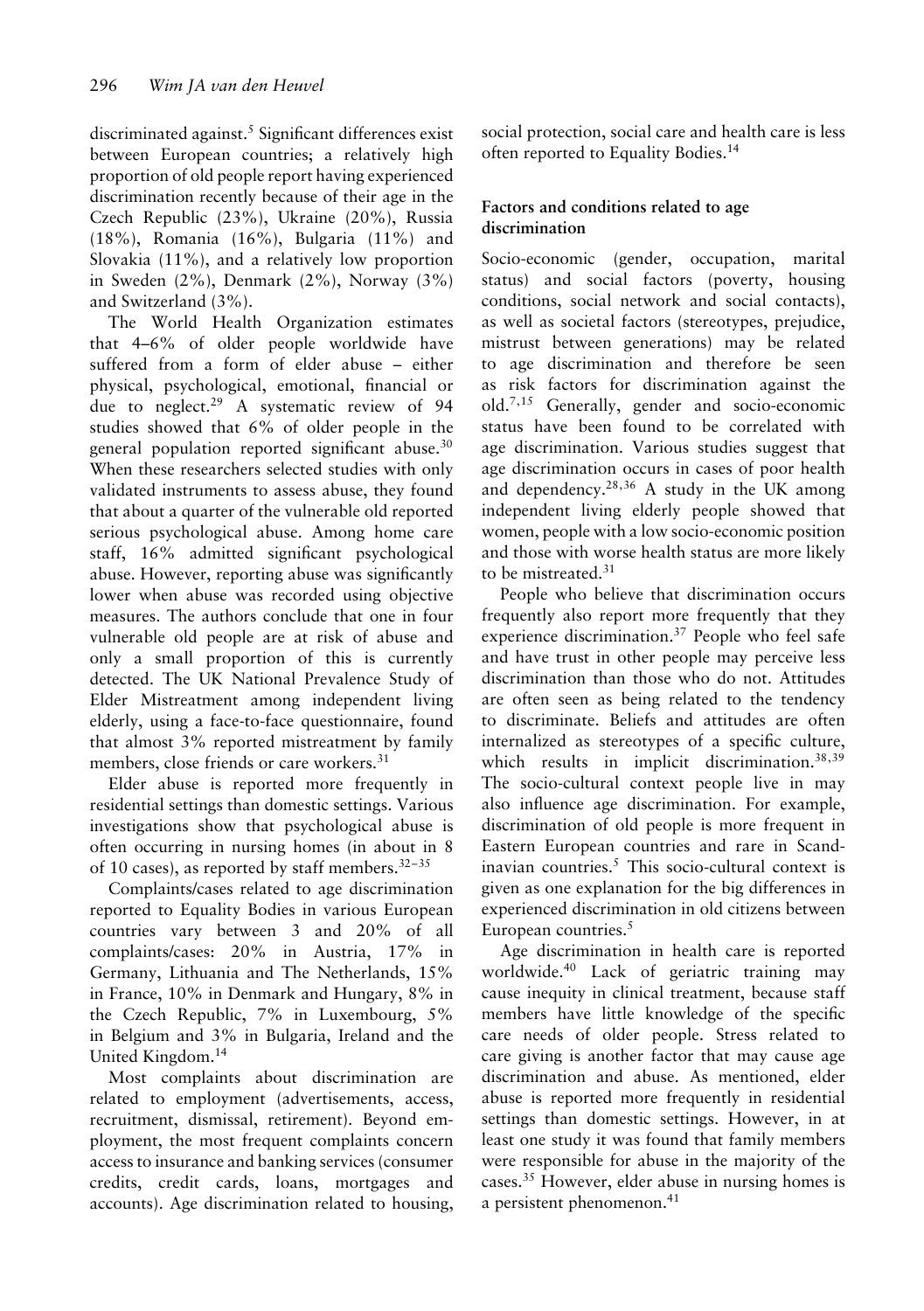A review in 18 developed countries showed that many physicians have negative attitudes and stereotype beliefs towards old people.<sup>42</sup> It may be not remarkable then that older people are significantly under-represented in clinical trials.

#### **Legislation on age discrimination**

The USA has a long-standing body of legislation on age discrimination.<sup>43</sup> The first age discrimination law in 1967 was related to employment. The Age Discrimination in Employment Act (ADEA) protects applicants and employees of 40 years and older from discrimination on the basis of age in hiring, promotion, discharge, compensation, or terms, conditions or privileges of employment. In 1975 the Age Discrimination Act (ADA) was adopted. It is directed to prohibit age discrimination in programmes and activities receiving federal financial assistance. The ADA, which applies to all ages, permits the use of certain age distinctions. In the Workforce Investment Act (WIA) of 1998, a special section (188) deals with discrimination against applicants, employees and participants in WIA financially assisted programmes and activities.

The European Commission (EC) formulated an Anti-Discrimination Framework Directive to combat discrimination and stimulate equal treatment,44 establishing a general framework for equal treatment in employment and occupation. The council framework directive requires member states to implement laws to combat various forms of discrimination including discrimination on the grounds of religion or belief, sexual orientation, disability and age. The Anti-Discrimination Framework Directive effects age discrimination legislation in all Member States. However, interpretations, claims of discriminations and sanctions do vary between member states. Implementation of such directives takes time.

The legislation on age discrimination raises questions about its impact and consequences on employment, the labour market, access to health care, etc. Analyses indicate that the ADEA has resulted in later retirement and more older workers in the USA.45 The effect of the EC framework directive is the subject of a (scientific) debate. Age discrimination legislation may have a significant massive impact on the employment relationship and pension schemes, resulting in changes of the established retirement ages.46 In Europe, the national responses to the EC directive are believed not to be effective due to a utilitarian perspective and weak implementation.47

#### **Discussion**

This paper questioned the extent of discrimination against old people. This question is related to discussions about respect for old people and the barriers of full participation of old citizens, to the reports and findings about 'social welfare problems' because of ageing of societies, and to the negative perceptions about old age (at least in some cultures). Notwithstanding the methodological weaknesses in assessing age discrimination, to be discussed later, it may be concluded that age discrimination and elder abuse are problems that occur regularly in ageing societies.

Exact figures cannot be presented, but about a quarter of old people probably do experience discrimination regularly because of their old age.<sup>5</sup> This proportion is significantly higher among the dependent old, of whom a significant proportion live in institutions. For older people living in institutions, discrimination and abuse seem to be more the rule than the exception.

Age discrimination is more often witnessed than it is reported. Age discrimination occurs relatively frequently in workplace settings and job seeking. It is witnessed more frequently – and is probably easier to notice – in the workplace and in health care than in financial and service settings, but the data show that it may occur in all settings and the data do not indicate large differences between settings.

The proportion of reports on age discrimination to European Equality Bodies is rather low. Besides selection, this could be related to the belief that discrimination because of old age is (still) judged as normal or justifiable.<sup>14</sup> Such beliefs sustain a culture where old people accept or even do not recognize discrimination. In the UK, the Department of Work and Pensions concluded that age-related discrimination and stereotyping remain 'rooted in British society'. The large difference in experienced discrimination by old people because of their age between European countries underlines the explanation that age discrimination is embedded in state-welfare culture. $5$ 

Some authors state that the existence of elderly abuse, especially of those who are very dependent, is well documented.<sup>48</sup> Certainly we have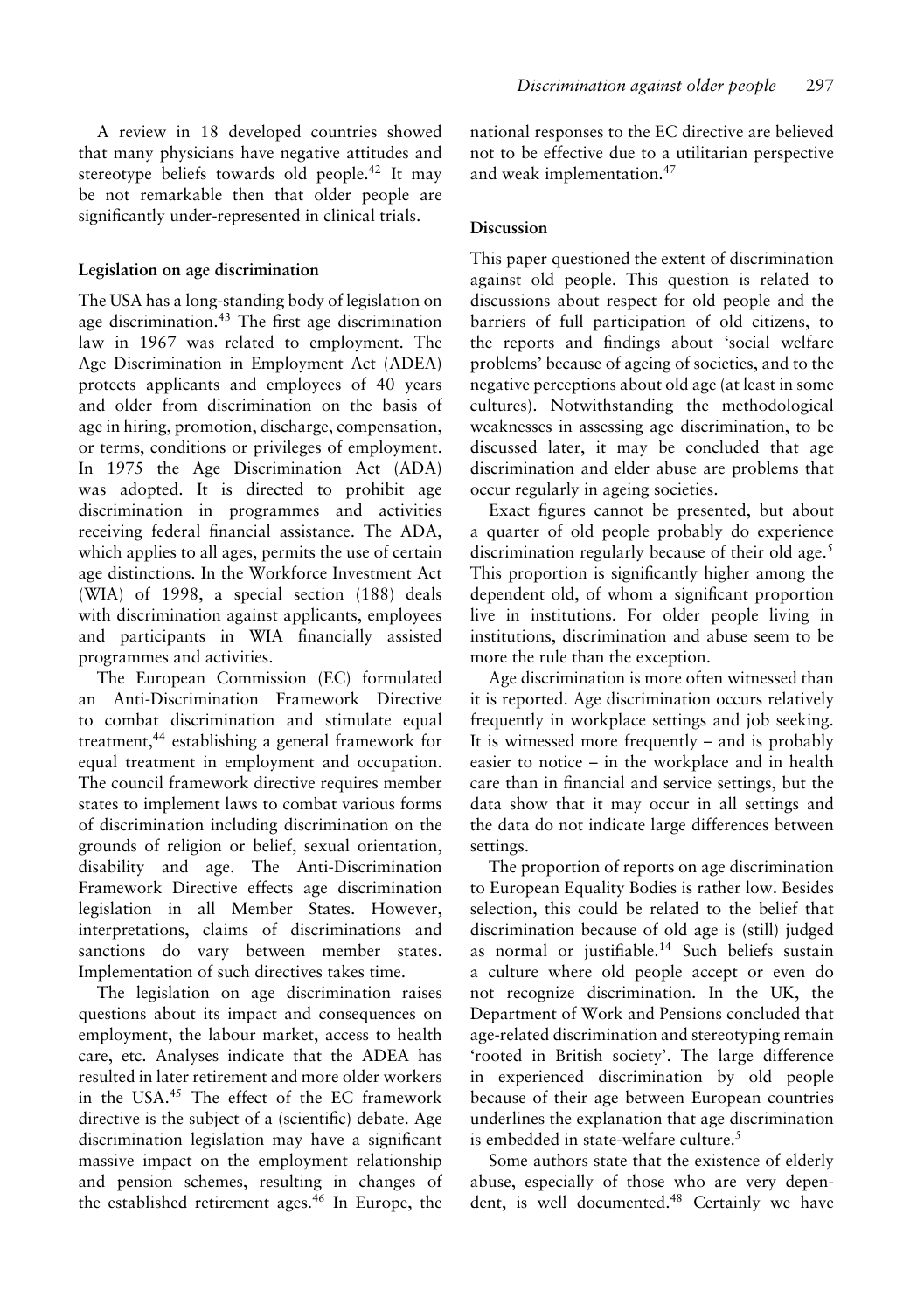concluded that it occurs regularly and – in specific conditions – often. However, we found that data on age discrimination and elder abuse are rather scarce in scientific literature and official documents. The sources of the data in official documents are not always clear. Besides, these data are sometimes rather old. The data in the report of the United Nations of 2010, presenting a 'comprehensive overview', uses data that are ten years old.

Available data may be questioned because of representativeness and reliability. For example, old people who do lodge a complaint with Equality Bodies will be a specific group. The variation in reported elder abuse using different instruments questions the validity of the way data are collected. It is recommended that a validated set of instruments to assess age discrimination and elder abuse should be developed.30

To combat age discrimination, it is not enough to have reliable data or registration systems. It is important to understand the factors and mechanisms that are related to age discrimination. Four factors seem to be important to consider: socio-demographic factors, personal characteristics, social-environmental factors and state-welfare conditions and culture. Age discrimination occurs more frequently if people are poor and less educated, have a worse health status, no confidence in other people and lack of network/social support, and are living in a country with poor social-welfare provisions and abuse of justice. It may be no surprise that in East European countries, where discrimination against old age is experienced more frequently, the majority of all citizens state that their country is not 'age-friendly', i.e. not adapted to the needs of old people.<sup>11</sup>

Discrimination is most difficult to deal with when it is indirect, the result of apparently neutral rules that adversely affect a particular group. Human rights are, by definition, universal and apply to all citizens, including older people.<sup>40</sup> Human rights, which are needed to combat discrimination, are therefore formulated very broadly. References to older people are not found or understood easily. International documents may perform an interpretive function in this regard. Various conventions formulate these implicitly, for instance: The International Covenant on Economic, Social and Cultural Rights and the International Covenant on Civil and Political Rights, the Convention on the Elimination of All Forms of Discrimination against Women, the International Convention on the Elimination of All Forms of Racial Discrimination and the Convention on the Rights of Persons with Disabilities. So, age is a prohibited ground of discrimination.

The Human Rights Committee of the United Nations is not in favour of an additional convention specific to old age and it is not needed according to the Report of the Secretary-General.<sup>40</sup> Neither a specific UN committee, nor a UN rapporteur on rights of older people, is considered as an option in the report, but reliable data are needed to show and prove the discrimination. Being aware of the myths and realities of ageing is as important as facts about discrimination.<sup>9</sup> Once the difference between facts and fictions are clear, more specific measures are needed.

An Expert Group proposes the following measures to fight discrimination against old age: formulate policy and make public statements, create awareness, register age discrimination and stimulate research on old age discrimination and elder misuse, design and implement comprehensive prevention programmes, and supply information for older adults about their rights.<sup>4</sup> Although still vague, such recommendations make sense. Legislation and human rights are not enough to combat age discrimination. Facts and effective interventions have to be available.

A measure like a national ombudsman or national committee on the rights of older people may be more controversial. Maybe the most effective way to combat discrimination against old people is to stimulate and facilitate full participation of older people in societal and policy decision-making processes. This option may be not unrealistic: four out of ten EU citizens want old citizens to play a bigger role in their country.<sup>11</sup>

This analysis on the factors and conditions related to discrimination against old age shows that one size does not fit all. Each country and all institutional bodies have to find measures to combat age discrimination. So each country and body should take responsibility. However, there is one common prerequisite: these measures have to be multi-component.

# **Conclusions**

At the beginning of this century, the United Nations reported that prosecution because of discrimination is rare in most countries.<sup>49</sup> In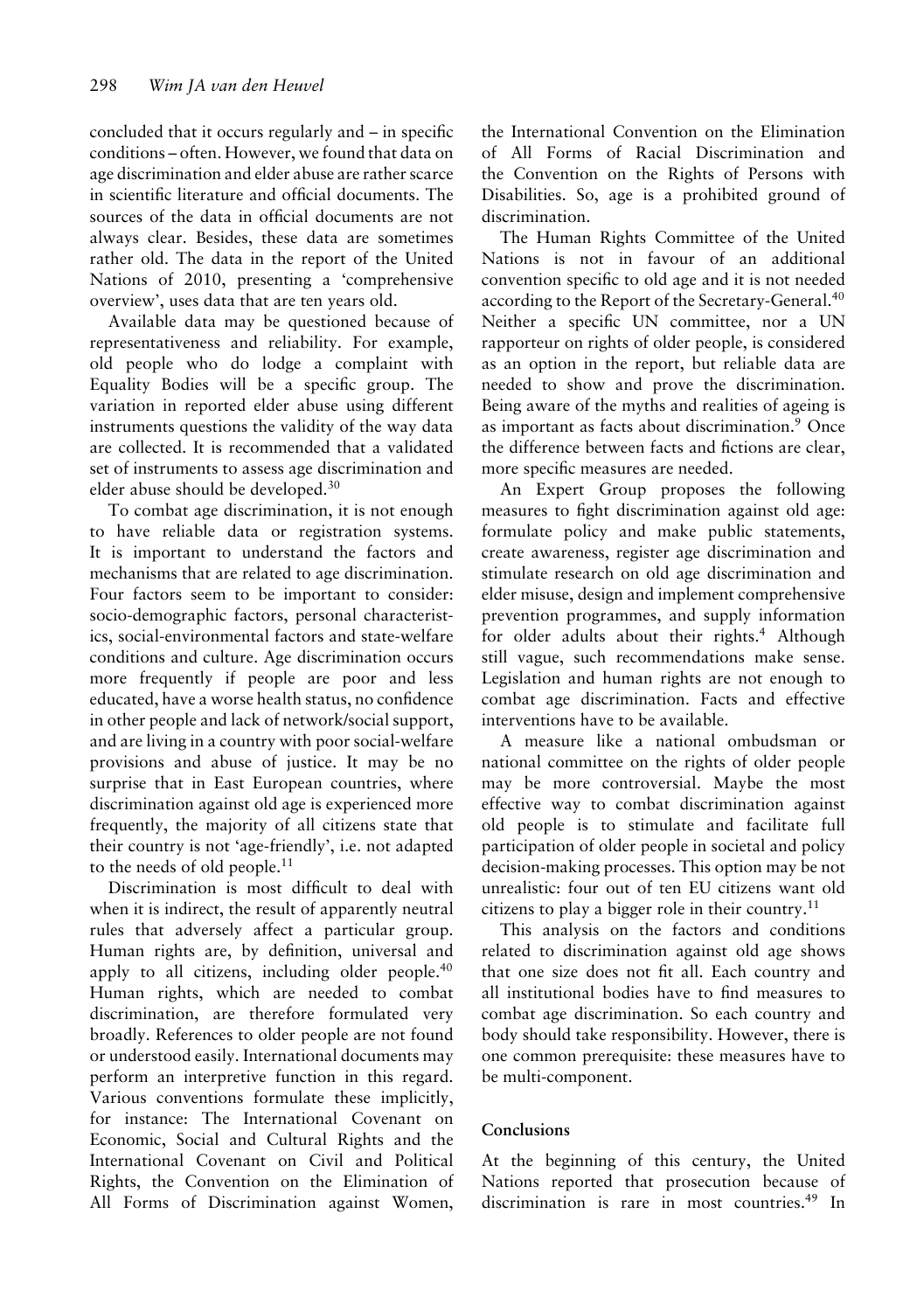the case of discrimination against old people this situation may be especially poor. It was also stated that whatever legislation there is will be ineffective as long as cases are not prosecuted. However, one measure is not enough. What is needed is a multi-component action plan, supported internationally, executed and operationalized nationally and regionally. It is urgently needed because discrimination against old age occurs regularly. The components of such a plan are described.40 Within such an action plan, concern for vulnerable old people is a priority. Special measures in health care settings are needed for old people, including training, quality control and increase of expertise.

Discrimination against old people and elder abuse will be with us for some time, but can be defeated. The legislation and the instruments are available. The idea that old people could and should play a bigger role in their country is supported by a significant number of citizens. So, there is potential in manpower and attitudes. Ideas how to put this into action are numerous, but should be used in a comprehensive, strategic plan. Above all, old people themselves are challenged to show how they want to contribute to the human development of their society.

### **Conflict of interest**

The author confirms that he has no conflicts of interest.

### **References**

- 1 OECD. Help wanted? Providing and paying for long-term care. Paris: OECD report, 2011.
- 2 van den Heuvel WJA. Value reorientation and intergenerational conflicts in ageing societies. *J Philosophy Med* 2012 (in press).
- 3 Harper S. *Ageing Societies*. London: Hodder Education, 2006.
- 4 Butler R. *Why Survive? Being Old in America*. New York: Harper and Row, 1975.
- 5 van den Heuvel WJA, van Santvoort M. Experienced discrimination among European old citizens. *Eur J Ageing* 2011; **8**: 291–99.
- 6 Willetts D. *The Pinch*. How baby boomers took their children's future – and why they should give it back. London: Atlantic Books, 2010.
- 7 Bishop JL, Roden BK, Bolton AC, Wynn RV. An assessment of the relationships among attitudes toward the elderly, death anxiety, and

locus of control. Psychology Program, Department of Behavioral and Social Science, University of Montevallo, Montevallo. Presentation at Dominican University of California, 2008.

- 8 Eurobarometer 317. Discrimination in the EU in 2009. Special Eurobarometer Report 317. Brussels: European Commission, 2009.
- 9 Salzman B. Myths and realities of aging. *Care Management J* 2006; **7**: 141–50.
- 10 Walker A. Age and attitude. Brussels: European Commission, 1993.
- 11 Eurobarometer 378. Active Ageing. Special Eurobarometer Report 378. Brussels: European Commission, 2012.
- 12 Papol N. Attitudes of Thai people towards old age. Available at: http://www.onlineijra.com/ research%20paper/a/.pdf (accessed 18 April 2012).
- 13 Ingersoll-Dayton B, Saengtienchai C. Respect for the elderly in Asia: stability and change. *Int J Aging Human Dev* 1999; **48**: 113–30.
- 14 Tackling Ageism and Discrimination. An Equinet Perspective. September 2011, ISBN 978-92-95067-56-1.
- 15 Vernon AE. Designing for change: attitudes toward the elderly and intergenerational programming. *Child Youth Services* 1999; **20**: 161–73.
- 16 Cuddy AJC, Norton MI, Fiske ST. The old stereotype: the pervasiveness and persistence of the elderly stereotype. *J Social Issues* 2005; **61**: 265–83.
- 17 Wilkinson J, Ferraro K. Thirty Years of Ageism Research. In Nelson T (ed), *Ageism: Stereotyping and Prejudice Against Older Persons*. Cambridge MA: Massachusetts Institute of Technology, 2002.
- 18 World Health Organization (WHO)/INPEA. Missing voices: views of older persons on elder abuse. Geneva: WHO, 2002.
- 19 Gutman G, Spencer C (eds). *Aging, Ageism and Abuse: Moving from Awareness to Action*. Amsterdam: Elsevier, 2010.
- 20 Report of the Expert Group Meeting, 'Rights of Older Persons'. United Nations Department of Economic and Social Affairs Division for Social Policy and Development Programme on Ageing, Germany, 2009.
- 21 Horta O. Discrimination in terms of moral exclusion. *Theoria: Swedish J Philosophy* 2010; **76**: 346–64.
- 22 Wait S, Midwinter E. Promoting age equality in health care. London: A report for the Alliance for Health and the Future, 2005.
- 23 van Bavel M, Janssens K, Schakenraad W, Thurlings N. Elderly abuse in Europe. Background and Position Paper 01062010.